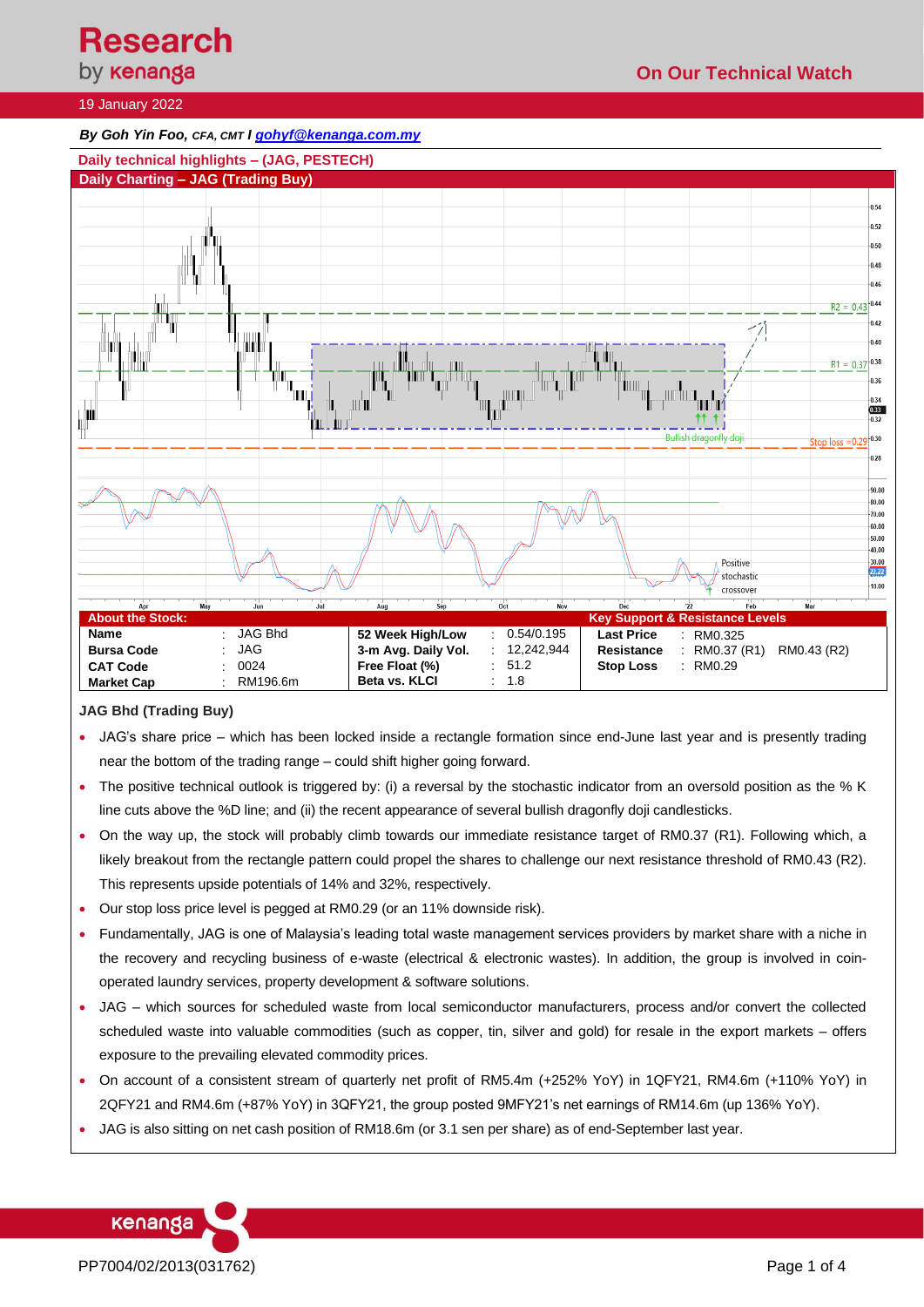

#### **Pestech International Bhd (Trading Buy)**

- A technical rebound could be in the offing for PESTECH shares after tumbling from a recent high of RM1.02 in the first half of November last year to close at RM0.74 on Monday.
- An upward shift in the share price is now anticipated as both the stochastic and RSI indicators are in the midst of reversing from their oversold positions.
- With that, the stock may be on its way to scale towards our resistance thresholds of RM0.86 (R1; 16% upside potential) and RM0.96 (R2; 30% upside potential).
- We have set our stop loss price level at RM0.64 (or a 14% downside risk).
- PESTECH is an integrated electrical power technology company with core businesses in electrical system, transmission line & power cables, infrastructure asset management, power generation, rail electrification & signalling and power distribution & smart grid.
- After reporting net profit of RM66.2m (+29% YoY) in FY June 2021, the group's bottomline came in at RM11.9m (-21% YoY) in 1QFY22.
- Going forward, based on our fundamental research team's forecasts, PESTECH is projected to log rising net earnings of RM75.7m in FY June 2022 and RM87.0m in FY June 2023. This translates to undemanding forward PERs of 9.3x and 8.1x, respectively.
- In terms of recent corporate developments, in late December last year, PESTECH has secured a contract worth RM743m to design, supply, install, test and commission for Automated People Mover and associated works (including Operation & Maintenance Services) at KL International Airport.

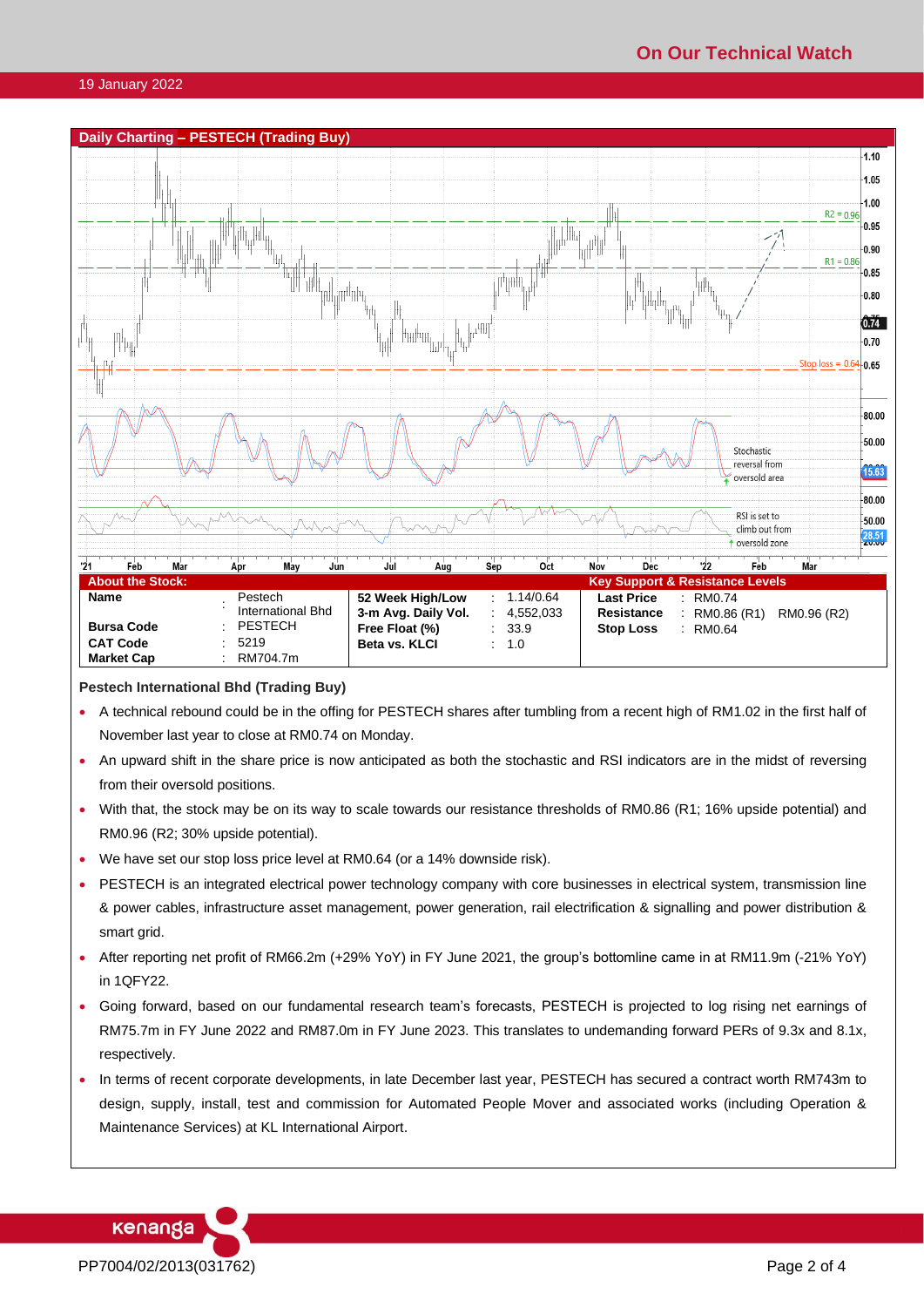#### 19 January 2022

## **STOCK CALL MONITOR\***

| <b>Stock Name</b>                 | <b>Issue Date</b><br>(ID) | <b>Rating</b>          | Price @ ID | <b>Target Price</b><br>(TP) | <b>Stop Loss</b><br>Price (SL) | <b>Upside</b><br>Potential @<br>ID | <b>Downside</b><br>Risk @ ID | <b>Risk to</b><br><b>Reward</b><br><b>Ratio</b> | <b>Highest</b><br><b>Price</b><br>since ID | Lowest<br><b>Price</b><br>since <b>ID</b> | <b>Last Price</b> | Status <sup>^</sup> | <b>Date Status</b><br><b>Fulfilled</b> |
|-----------------------------------|---------------------------|------------------------|------------|-----------------------------|--------------------------------|------------------------------------|------------------------------|-------------------------------------------------|--------------------------------------------|-------------------------------------------|-------------------|---------------------|----------------------------------------|
|                                   |                           |                        | <b>RM</b>  | <b>RM</b>                   | <b>RM</b>                      | %                                  | $\%$                         |                                                 | <b>RM</b>                                  | <b>RM</b>                                 | <b>RM</b>         |                     |                                        |
| <b>HARBOUR-LINK GROUP BHD</b>     |                           | 21/12/2021 Trading Buy | 1.17       | 1.34                        | 1.05                           | 15%                                | $-10%$                       | 1.52x                                           | 1.32                                       | 1.13                                      | 1.14              | Open                |                                        |
| SHIN YANG SHIPPING CORP BHD       |                           | 21/12/2021 Trading Buy | 0.32       | 0.36                        | 0.28                           | 13%                                | $-13%$                       | 1.00x                                           | 0.35                                       | 0.32                                      | 0.34              | Open                |                                        |
| NOVA WELLNESS GROUP BHD           |                           | 22/12/2021 Trading Buy | 0.98       | 1.11                        | 0.85                           | 14%                                | $-13%$                       | 1.08x                                           | 1.07                                       | 0.96                                      | 1.02              | Open                |                                        |
| UNITED U-LI CORP BHD              |                           | 22/12/2021 Trading Buy | 1.30       | 1.47                        | 1.14                           | 13%                                | $-12%$                       | 1.06x                                           | 1.34                                       | 1.22                                      | 1.23              | Open                |                                        |
| <b>OPTIMAX HOLDINGS BHD</b>       |                           | 23/12/2021 Trading Buy | 1.38       | 1.56                        | 1.21                           | 13%                                | $-12%$                       | 1.06x                                           | 1.40                                       | 1.21                                      | 1.26              | <b>SL Hit</b>       | 11/1/2021                              |
| <b>GENTING MALAYSIA BHD</b>       |                           | 23/12/2021 Trading Buy | 2.81       | 3.13                        | 2.52                           | 11%                                | $-10%$                       | 1.10x                                           | 2.97                                       | 2.81                                      | 2.90              | Open                |                                        |
| <b>AXIATA GROUP BERHAD</b>        |                           | 24/12/2021 Trading Buy | 3.69       | 4.05                        | 3.34                           | 10%                                | $-9%$                        | 1.03x                                           | 4.16                                       | 3.67                                      | 3.77              | <b>TP Hit</b>       | 31/12/2021                             |
| SYARIKAT TAKAFUL MALAYSIA KE#     |                           | 24/12/2021 Trading Buy | 3.64       | 4.00                        | 3.35                           | 10%                                | $-8%$                        | 1.26x                                           | 3.89                                       | 3.54                                      | 3.70              | <b>TP Hit</b>       | 14/1/2022                              |
| <b>OPCOM HOLDINGS BHD</b>         |                           | 4/1/2022 Trading Buy   | 0.99       | 1.15                        | 0.85                           | 16%                                | $-14%$                       | 1.14x                                           | 1.03                                       | 0.88                                      | 0.89              | Open                |                                        |
| <b>BINASAT COMMUNICATIONS BHD</b> |                           | 4/1/2022 Trading Buy   | 0.32       | 0.36                        | 0.27                           | 14%                                | $-14%$                       | 1.00x                                           | 0.33                                       | 0.30                                      | 0.30              | Open                |                                        |
| <b>INSAS BHD</b>                  |                           | 5/1/2022 Trading Buy   | 0.96       | 1.05                        | 0.87                           | 10%                                | $-9%$                        | 1.12x                                           | 0.99                                       | 0.92                                      | 0.92              | Open                |                                        |
| <b>JHM CONSOLIDATION BHD</b>      |                           | 5/1/2022 Trading Buy   | 1.77       | 2.03                        | 1.53                           | 15%                                | $-14%$                       | 1.08x                                           | 1.87                                       | 1.49                                      | 1.52              | <b>SL Hit</b>       | 17/1/2022                              |
| <b>BP PLASTICS HOLDING BHD</b>    |                           | 6/1/2022 Trading Buy   | 1.58       | 1.85                        | 1.38                           | 17%                                | $-13%$                       | 1.35x                                           | 1.60                                       | 1.42                                      | 1.45              | Open                |                                        |
| SIME DARBY PROPERTY BHD           |                           | 6/1/2022 Trading Buy   | 0.63       | 0.73                        | 0.55                           | 16%                                | $-13%$                       | 1.25x                                           | 0.64                                       | 0.60                                      | 0.60              | Open                |                                        |
| SOUTHERN STEEL BERHAD             |                           | 7/1/2022 Trading Buy   | 0.82       | 0.94                        | 0.72                           | 15%                                | $-12%$                       | 1.20x                                           | 0.85                                       | 0.78                                      | 0.81              | Open                |                                        |
| ABLE GLOBAL BHD                   |                           | 7/1/2022 Trading Buy   | 1.66       | 1.86                        | 1.48                           | 12%                                | $-11%$                       | 1.11x                                           | 1.67                                       | 1.58                                      | 1.62              | Open                |                                        |
| <b>SERSOL BHD</b>                 |                           | 11/1/2022 Trading Buy  | 0.50       | 0.60                        | 0.39                           | 21%                                | $-21%$                       | 1.00x                                           | 0.54                                       | 0.46                                      | 0.47              | Open                |                                        |
| SOUTHERN CABLE GROUP BHD          |                           | 11/1/2022 Trading Buy  | 0.42       | 0.47                        | 0.37                           | 13%                                | $-11%$                       | 1.22x                                           | 0.41                                       | 0.40                                      | 0.40              | Open                |                                        |
| POH HUAT RESOURCES HLDGS BHD      |                           | 12/1/2022 Trading Buy  | 1.35       | 1.52                        | 1.20                           | 13%                                | $-11%$                       | 1.13x                                           | 1.38                                       | 1.34                                      | 1.37              | Open                |                                        |
| <b>EG INDUSTRIES BHD</b>          |                           | 12/1/2022 Trading Buy  | 0.59       | 0.67                        | 0.50                           | 15%                                | $-15%$                       | 1.00x                                           | 0.61                                       | 0.57                                      | 0.58              | Open                |                                        |
| <b>GDEX BHD</b>                   |                           | 13/1/2022 Trading Buy  | 0.29       | 0.34                        | 0.25                           | 17%                                | $-14%$                       | 1.25x                                           | 0.29                                       | 0.28                                      | 0.28              | Open                |                                        |
| <b>MYNEWS HOLDINGS BHD</b>        |                           | 13/1/2022 Trading Buy  | 0.86       | 0.95                        | 0.77                           | 11%                                | $-10%$                       | 1.12x                                           | 0.88                                       | 0.86                                      | 0.86              | Open                |                                        |
| <b>SCGM BHD</b>                   |                           | 14/1/2022 Trading Buy  | 2.23       | 2.55                        | 1.96                           | 14%                                | $-12%$                       | 1.19x                                           | 2.25                                       | 2.16                                      | 2.22              | Open                |                                        |
| <b>UEM SUNRISE BHD</b>            |                           | 14/1/2022 Trading Buy  | 0.34       | 0.40                        | 0.29                           | 16%                                | $-15%$                       | 1.10x                                           | 0.34                                       | 0.33                                      | 0.34              | Open                |                                        |

*\* Tracks our stock recommendations on a one-month rolling basis from issue date. Stock names will drop out from the list after one month from issue date regardless of their status.*

*^ Status will be categorised as either:(i) "TP hit" when stock reaches target price first OR (ii) "SL hit" when stock touches stop loss first OR (iii) "Open" when neither TP nor SL has been hit.*

*# Stock has traded ex-entitlement for DPS of 12 sen on 29 Dec 2021. TP Hit after taking into account the dividend returns.*